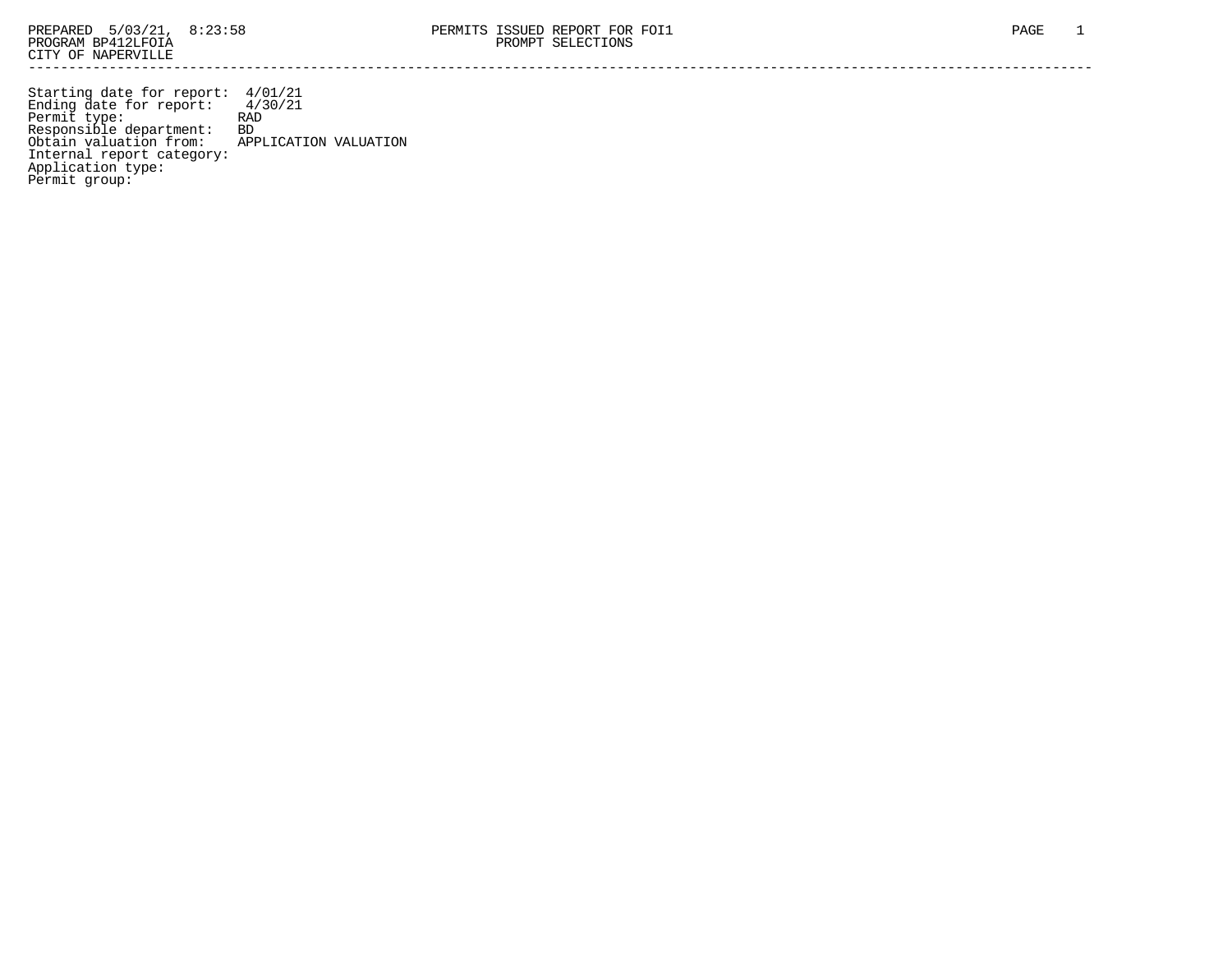## PREPARED 5/03/21, 8:23:58 PERMITS ISSUED REPORT PAGE 1 PAGE 1 PAGE 1 PROGRAM BP412LFOI1 4/01/21 THRU 4/30/21 CITY OF NAPERVILLE **Example 20** CITY OF NAPERVILLE PERMIT TYPE - RAD ROOM ADDITION OBTAINED VALUATION FROM APPLICATION VALUATION

| APPLICATION APPLICATION TYPE AND DESCRIPTION<br>DATE<br>VALUATION                               | Parcel Number<br>Alternate ID Code | PROPERTY OWNER/<br>CONTRACTOR                                                                                                                                                                    |
|-------------------------------------------------------------------------------------------------|------------------------------------|--------------------------------------------------------------------------------------------------------------------------------------------------------------------------------------------------|
| 20-00003761 RAD RES ADDITIONS (NEW SQ FTG)                                                      | 50 FOREST AV                       |                                                                                                                                                                                                  |
| $\begin{array}{cccc}\n-22222 - 242 - 242 \\ \end{array}$ (5500000<br>Contractor #: 630-241-9402 |                                    |                                                                                                                                                                                                  |
| STRUCTURE - 000 000 RAD<br>PERMIT TYPE - RAD 00 ROOM ADDITION                                   | ISSUE DATE<br>4/01/21              | SUBCONTRACTOR(S)<br>MAIN LINE ELECTRIC INC<br>WESCON UNDERGROUND, INC-DOWNER<br>KEITH TILDEN ROOFING CO                                                                                          |
| 20-00004299 RAD RES ADDITIONS (NEW SO FTG)                                                      | 418 W FRANKLIN AV                  |                                                                                                                                                                                                  |
| $---------$ 11/10/20 \$20000<br>Contractor #: 630-357-8100                                      |                                    | D-07134070040000N536 -84 JB ARCHITECTURE GROUP, INC                                                                                                                                              |
| STRUCTURE - 000 000<br>PERMIT TYPE - RAD 00 ROOM ADDITION<br>-----------                        |                                    | ${\small \begin{tabular}{lcl} \bf ISSUE & \bf DATE & \tt SUBCONTRACTOR(S) \\ \bf 4/06/21 & \tt SUR & \tt SUECTRICAL \tt CONTRACTORS \bf INC \\ \bf GRAND \bf EXTERIORS & \tt INC \end{tabular}}$ |
| 21-00000360 RAD RES ADDITIONS (NEW SO FTG)                                                      | 1225 LANGLEY CR                    |                                                                                                                                                                                                  |
| $--------- 2/09/21$ \$150000<br>Contractor #: 630-848-0901                                      |                                    | D-07103050170000N151 -49 PATRICK DANIEL BUILDERS                                                                                                                                                 |
| STRUCTURE - 000 000<br>PERMIT TYPE - RAD 00 ROOM ADDITION<br>-----------                        |                                    | RANGER EXTERIORS                                                                                                                                                                                 |
| 21-00000418 RAD RES ADDITIONS (NEW SO FTG)                                                      | 1325 OAKTON LN                     |                                                                                                                                                                                                  |
| $---------2/15/21$ \$105207<br>Contractor #: 847-496-4333                                       |                                    | D-07262140050000N723 -127 ARCHADECK OF CHICAGOLAND-PALAT                                                                                                                                         |
| STRUCTURE - 000 000<br>PERMIT TYPE - RAD 00 ROOM ADDITION                                       | ISSUE DATE<br>4/16/21              | SUBCONTRACTOR(S)<br>CHICAGO GAS LINES<br>AAA ELECTRIC INC (POPLAR)<br>DICKSON CONTRACTORS                                                                                                        |
| -----------<br>21-00000422 RAD RES ADDITIONS (NEW SQ FTG) 1149 SUMMIT HILLS LN                  |                                    |                                                                                                                                                                                                  |
| $---------2/15/21$ \$175000<br>Contractor #: 630-740-9505                                       |                                    | D-07114030280000N587 -52 CORY SMITH DESIGNS                                                                                                                                                      |
| STRUCTURE - 000 000 POOL HOUSE<br>PERMIT TYPE - RAD 00 ROOM ADDITION                            | <b>ISSUE DATE</b><br>4/08/21       | SUBCONTRACTOR(S)<br>KBS ELECTRIC, INC                                                                                                                                                            |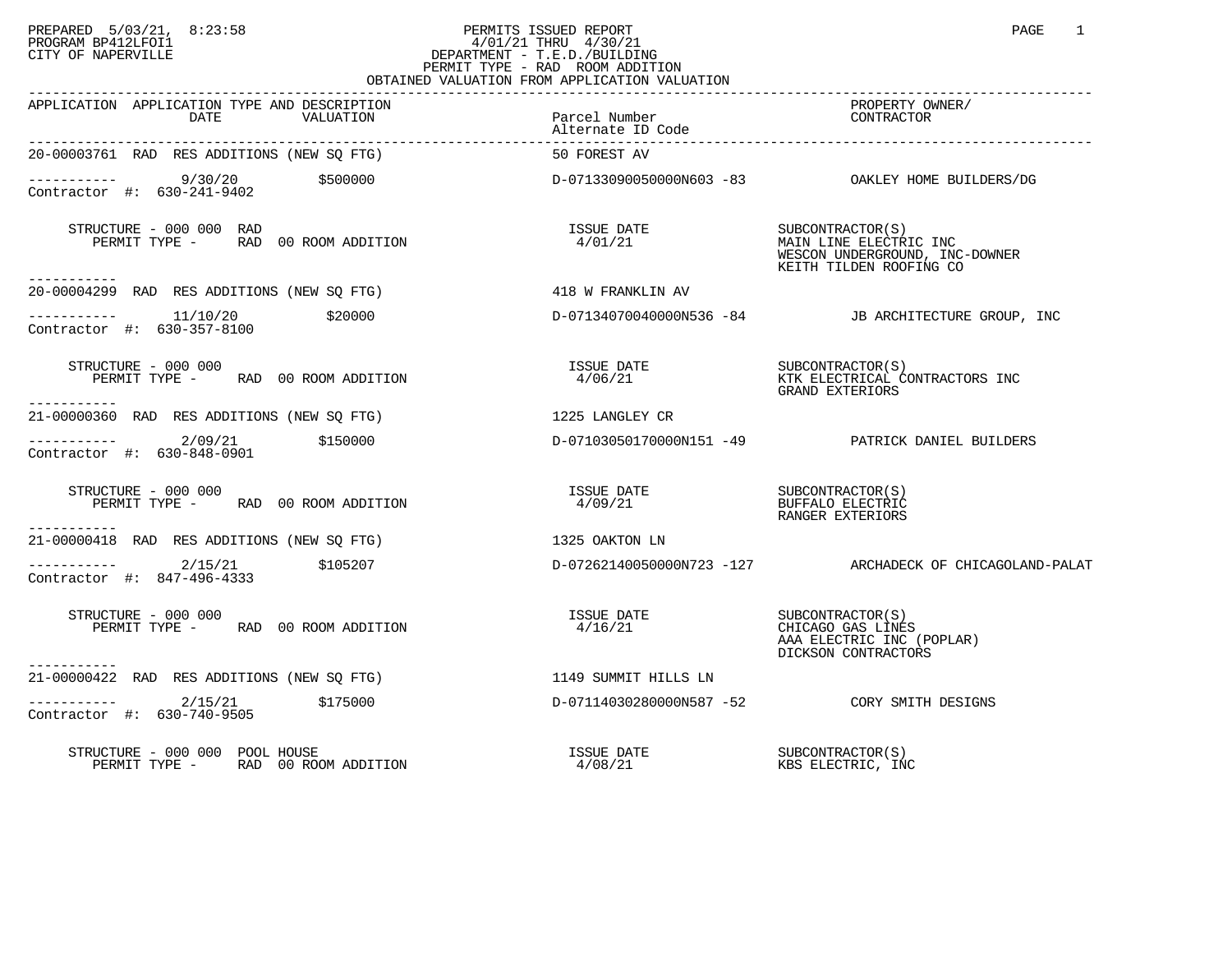## PREPARED 5/03/21, 8:23:58 PERMITS ISSUED REPORT<br>PROGRAM BP412LFOI1 PAGE 2 PROGRAM BP412LFOI1 4/01/21 THRU 4/30/21 CITY OF NAPERVILLE **Example 20** CITY OF NAPERVILLE PERMIT TYPE - RAD ROOM ADDITION OBTAINED VALUATION FROM APPLICATION VALUATION

| APPLICATION APPLICATION TYPE AND DESCRIPTION<br>DATE<br>VALUATION        | Parcel Number<br>Alternate ID Code | PROPERTY OWNER/<br>CONTRACTOR                                                                           |
|--------------------------------------------------------------------------|------------------------------------|---------------------------------------------------------------------------------------------------------|
| 21-00000422 (CONTINUED)                                                  |                                    |                                                                                                         |
| -----------                                                              |                                    | COMPLETE FLASHING<br>ELEVATION PLUMBING CO                                                              |
| 21-00000453 RAD RES ADDITIONS (NEW SQ FTG)                               | 7 N WRIGHT ST                      |                                                                                                         |
| $---------2/17/21$ \$83161<br>Contractor #: 630-579-6600                 |                                    | D-08183110080000N436 -85 RELIABLE HOME IMPROVEMENT                                                      |
| STRUCTURE - 000 000 120<br>PERMIT TYPE - RAD 00 ROOM ADDITION            | ISSUE DATE<br>4/09/21              | SUBCONTRACTOR(S)<br>WIESNER PLUMBING, INC<br>LITTLE ELECTRICAL CONTRACTORS<br>VERN MOORE & SONS ROOFING |
| -----------<br>21-00000686 RAD RES ADDITIONS (NEW SO FTG)                | 1152 BOOK RD                       |                                                                                                         |
| $--------$ 3/10/21 \$47495<br>Contractor #: $630 - 579 - 6600$           |                                    | D-07261100130000N1217-126 RELIABLE HOME IMPROVEMENT                                                     |
| STRUCTURE - 000 000<br>PERMIT TYPE - RAD 00 ROOM ADDITION                | ISSUE DATE<br>4/27/21              | SUBCONTRACTOR(S)<br>LITTLE_ELECTRICAL CONTRACTORS<br>VERN MOORE & SONS ROOFING<br>WIESNER PLUMBING, INC |
| -----------<br>21-00000926 RAD RES ADDITIONS (NEW SQ FTG)                | 1064 HUNTLEIGH DR                  |                                                                                                         |
| $---------$ 3/23/21 \$20000<br>Contractor #: 630-579-6600                |                                    | D-08204080040000N171 -118 RELIABLE HOME IMPROVEMENT                                                     |
| STRUCTURE - 000 000<br>PERMIT TYPE - RAD 00 ROOM ADDITION<br>___________ |                                    | VERN MOORE & SONS ROOFING                                                                               |
| 21-00001139 RAD RES ADDITIONS (NEW SO FTG)                               | 1253 SANDPIPER LN                  |                                                                                                         |
| $--------$ 4/02/21 \$72325<br>Contractor #: 630-579-6600                 |                                    | D-08302090120000N451 -131 RELIABLE HOME IMPROVEMENT                                                     |
| STRUCTURE - 000 000 .01<br>PERMIT TYPE - RAD 00 ROOM ADDITION            | 4/25/21                            | LITTLE ELECTRICAL CONTRACTORS<br>WIESNER PLUMBING, INC                                                  |
| TOTAL PERMITS ISSUED 9 TOTAL PERMITS HELD                                | $\mathbf{0}$                       |                                                                                                         |
| TOTAL APPLICATION VALUATION 1.173.188                                    |                                    |                                                                                                         |